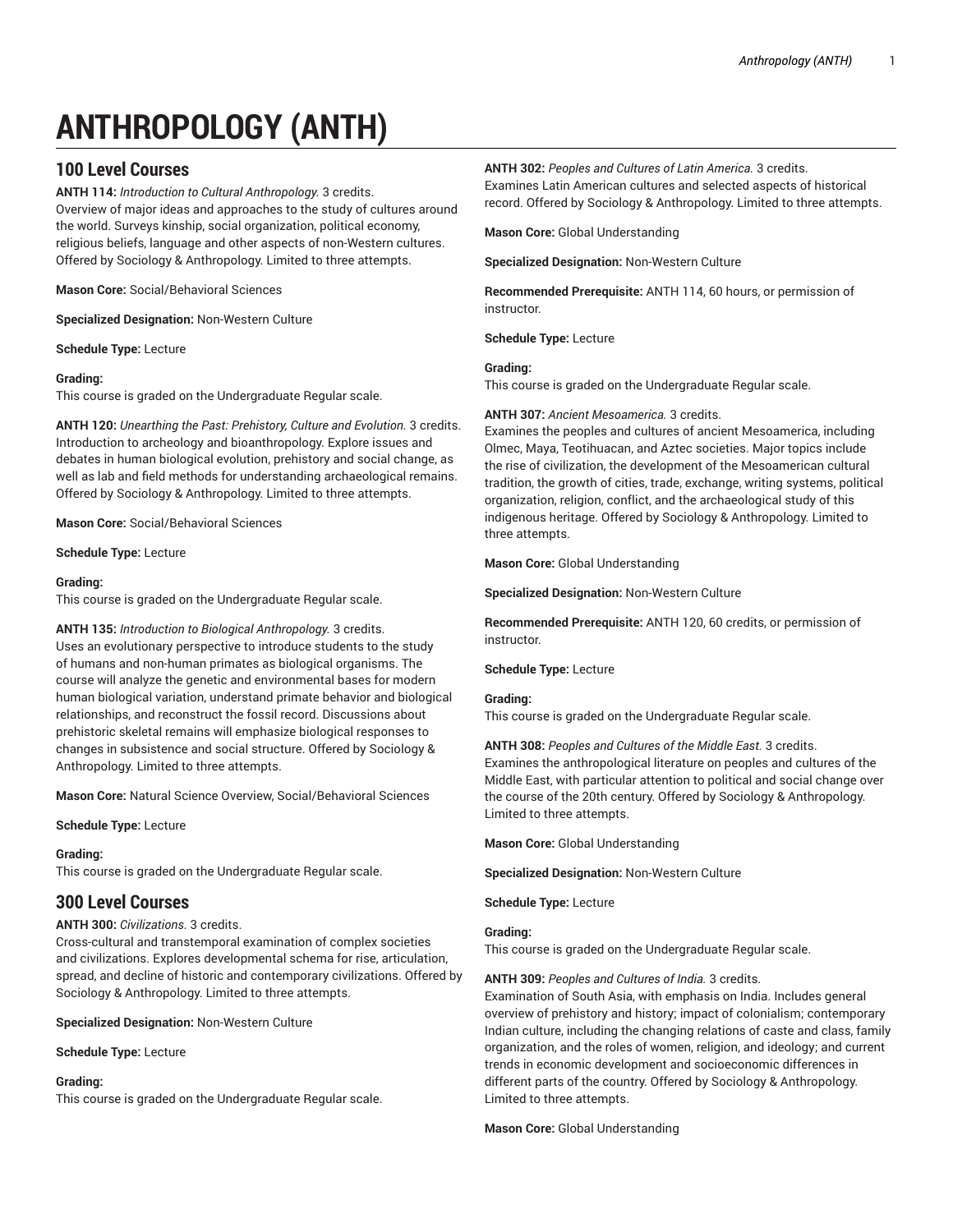**Specialized Designation:** Non-Western Culture

**Schedule Type:** Lecture

# **Grading:**

This course is graded on the Undergraduate Regular scale.

# **ANTH 312:** *Political Anthropology.* 3 credits.

Examines cultural and ecological contexts of political structures and competition for power in selected societies; and cross-cultural and comparative approaches to study of political conflict, leadership, values, and symbolism. Offered by Sociology & Anthropology. Limited to three attempts.

**Mason Core:** Global Understanding

**Recommended Prerequisite:** ANTH 114, 60 hrs, or permission of instructor.

**Schedule Type:** Lecture

# **Grading:**

This course is graded on the Undergraduate Regular scale.

# **ANTH 313:** *Myth, Magic, and Mind.* 3 credits.

Examines religion as a cultural system. Topics include mythology, ritual, symbolism, and dogma. Emphasizes cross-cultural and predominantly non-Western material. Offered by Sociology & Anthropology. Limited to three attempts.

**Mason Core:** Global Understanding

**Specialized Designation:** Non-Western Culture

**Schedule Type:** Lecture

#### **Grading:**

This course is graded on the Undergraduate Regular scale.

# **ANTH 314:** *Zombies.* 3 credits.

Explores how human beings across cultures have historically expressed social anxieties through references to the one particular manifestation of the undead: zombies, figures representing a state in which human beings are animate and affective in the world around them, but lack consciousness or free will. Offered by Sociology & Anthropology. Limited to three attempts.

# **Specialized Designation:** Non-Western Culture

#### **Schedule Type:** Lecture

**Grading:**

This course is graded on the Undergraduate Regular scale.

# **ANTH 320:** *Global Africa.* 3 credits.

Explores the complex and distance-defying connections shaping Africa and being shaped by Africans on the continent. Emphasizes the diversity and change characterizing peoples who are at the center of world processes. Topics include popular representations of Africa and Africans, colonial and postcolonial histories, gender, money, family, religion, environment, and health. Offered by Sociology & Anthropology. Limited to three attempts.

# **Schedule Type:** Lecture

**Grading:**

This course is graded on the Undergraduate Regular scale.

**ANTH 322:** *Pirates, Conquest, and Death: Archaeology and Globalism since 1500.* 3 credits.

Examines materials, theories, and methods of archaeology derived from and applied to historical sites, as they complement archival records. Offered by Sociology & Anthropology. Limited to three attempts.

**Recommended Prerequisite:** ANTH 120, 60 hrs, or permission of instructor.

#### **Schedule Type:** Lecture

# **Grading:**

This course is graded on the Undergraduate Regular scale.

**ANTH 324:** *Warfare, Violence, and Sacrifice in Antiquity.* 3 credits. Examines origin and nature of conflict in human society with an emphasis on the ancient past. Major topics include the possible role of violence in human evolution, cross-cultural studies of conflict in indigenous society, warfare in early states, and sacrifice as a ritual practice. Offered by Sociology & Anthropology. Limited to three attempts.

**Recommended Prerequisite:** ANTH 120, 60 credits, or permission of instructor.

**Schedule Type:** Lecture

#### **Grading:**

This course is graded on the Undergraduate Regular scale.

#### **ANTH 325:** *Field Techniques in Archaeology.* 3-6 credits.

Intensive study of archaeological field techniques by directed group projects in site survey, site testing, recording techniques, and stratigraphy through discussions, demonstrations, and hands-on experience. Offered by Sociology & Anthropology. May be repeated within the term for a maximum 6 credits.

**Recommended Prerequisite:** ANTH 120, 60 hours, or permission of instructor.

**Schedule Type:** Lecture

# **Grading:**

This course is graded on the Undergraduate Regular scale.

# **ANTH 330:** *Peoples and Cultures of Selected Regions: Non-Western.* 3 credits.

Examines cultures of a specific region such as Africa and the Middle East. Focuses primarily on non-Western cultures. Offered by Sociology & Anthropology. Limited to three attempts.

# **Specialized Designation:** Non-Western Culture

**Recommended Prerequisite:** ANTH 114, 60 credits, or permission of instructor.

**Schedule Type:** Lecture

# **Grading:**

This course is graded on the Undergraduate Regular scale.

# **ANTH 331:** *Refugees.* 3 credits.

Introduction to causes and consequences of forced dislocation as a global issue. Covers formally recognized refugees, as well as people such as internally displaced persons and asylum seekers who are in refugee-like circumstances. Focuses on understanding the personal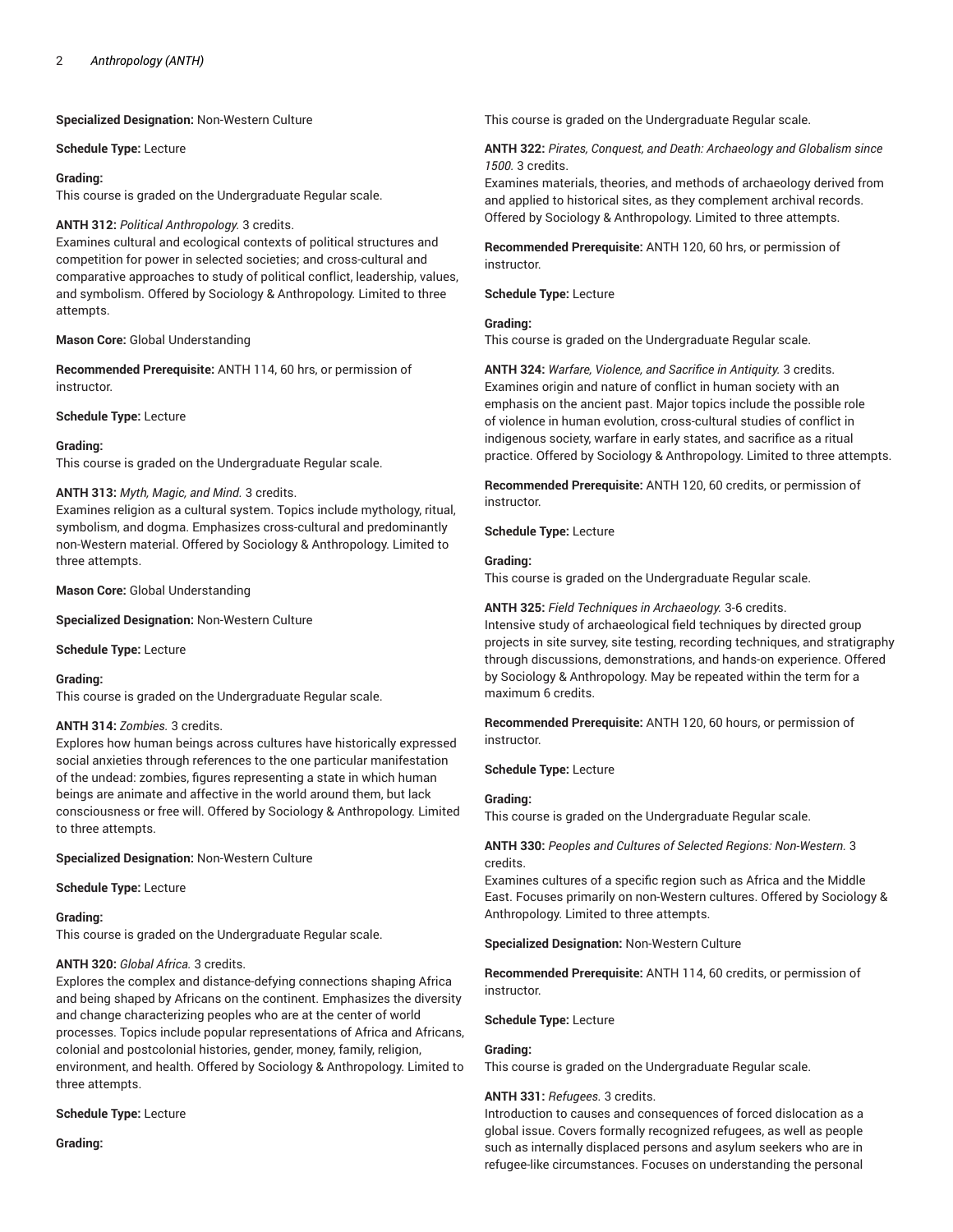experiences of refugees and examining efforts on their behalf at national and international levels. Offered by Sociology & Anthropology. Limited to three attempts.

**Mason Core:** Global Understanding

**Recommended Prerequisite:** ANTH 114, 60 credits, or permission of instructor.

# **Schedule Type:** Lecture

**Grading:**

This course is graded on the Undergraduate Regular scale.

**ANTH 332:** *Cross-Cultural Perspectives on Globalization.* 3 credits. Examines the varieties of cultural experience. Several cultures are studied in depth; with attention to local histories, global contexts, and shifting perspectives on the practice of ethnography. Notes: May be used for credit toward the BA in sociology. Offered by Sociology & Anthropology. Limited to three attempts.

**Mason Core:** Global Understanding

**Specialized Designation:** Non-Western Culture

**Schedule Type:** Lecture

### **Grading:**

This course is graded on the Undergraduate Regular scale.

**ANTH 340:** *Comparative Perspectives on Immigration.* 3 credits. Considers the dimensions and meanings of the immigrant experience in the United States, with a focus on the diversity of immigrants and refugees who have arrived during the past 30 years. Emphasis on the social context in which immigration occurs and on the bearing of institutional and cultural influences on patterns of adaptation, assimilation, and exclusion from the host society. Offered by Sociology & Anthropology. Limited to three attempts.

**Schedule Type:** Lecture

#### **Grading:**

This course is graded on the Undergraduate Regular scale.

# **ANTH 345:** *Ritual and Power in Social Life.* 3 credits.

Domains of religion and ritual are conjoined by questions of power: its deployment, distribution, and forms of resistance it engenders. Course investigates connections among religious thought, ritual practice, and social action by drawing on a variety of theoretical orientations in the social sciences including structuralism, semiotics, and performance theory. Offered by Sociology & Anthropology. Limited to three attempts.

#### **Schedule Type:** Lecture

#### **Grading:**

This course is graded on the Undergraduate Regular scale.

#### **ANTH 350:** *Human Growth and Development.* 3 credits.

Introduces human developmental stages in terms of behavior, biology, and genetics. Addresses the history and methods of human growth research. Explores the environmental and socioeconomic influences on human growth. Investigates the evolution of uniqueness in human developmental stages of the human species in comparison of other primates. Offered by Sociology & Anthropology. Limited to three attempts.

#### **Recommended Prerequisite:** ANTH 135.

# **Schedule Type:** Lecture

#### **Grading:**

This course is graded on the Undergraduate Regular scale.

#### **ANTH 355:** *Human Origins.* 3 credits.

Explores the fossil evidence for human and primate evolution. Exposes students to evidence for the origins of mammals and primates, and to discussions of human evolution. Uses human fossils as tools to understand evolutionary relationships (phylogenetics), behavior, functional anatomy, and broader adaptation. Offered by Sociology & Anthropology. Limited to three attempts.

#### **Recommended Prerequisite:** ANTH 135.

**Schedule Type:** Lecture

#### **Grading:**

This course is graded on the Undergraduate Regular scale.

#### **ANTH 357:** *Bioarchaeology.* 3 credits.

Introduces students to the study of human skeletal remains and their associated archaeological artifacts, focusing on using the human skeleton to address behavior, growth, stress, ritual, social complexity, diet, disease, and violence in the past. Uses the human body and associated artifacts to provide a detailed analysis of cultural transitions, expression of socioeconomic inequality, the origins of ritual complexity, violence, and disease. Offered by Sociology & Anthropology. Limited to three attempts.

#### **Recommended Prerequisite:** ANTH 135.

**Schedule Type:** Lecture

# **Grading:**

This course is graded on the Undergraduate Regular scale.

#### **ANTH 363:** *Humans, Disease, and Death.* 3 credits.

Explores human health and disease from anthropological and evolutionary perspectives. Examines what a disease is, what causes them, how we have co-evolved with diseases, how disease patterns have changed over human history, and the future of disease. Offered by Sociology & Anthropology. Limited to three attempts.

**Mason Core:** Social/Behavioral Sciences

**Specialized Designation:** Scholarly Inquiry.

**Schedule Type:** Lecture

# **Grading:**

This course is graded on the Undergraduate Regular scale.

**ANTH 365:** *Scientific Racism and Human Variation.* 3 credits. Explores scientific methods of classification as a reflection of social values. Explains the harms of "race" and eugenics committed under the aegis of science. While critiquing the biological concept of race, considers how the social construction of race becomes part of living bodies through racism. Details modern human variation as a product of evolutionary forces. Offered by Sociology & Anthropology. Limited to three attempts.

**Recommended Prerequisite:** ANTH 135, 60 hours or permission of instructor.

**Schedule Type:** Lecture

**Grading:**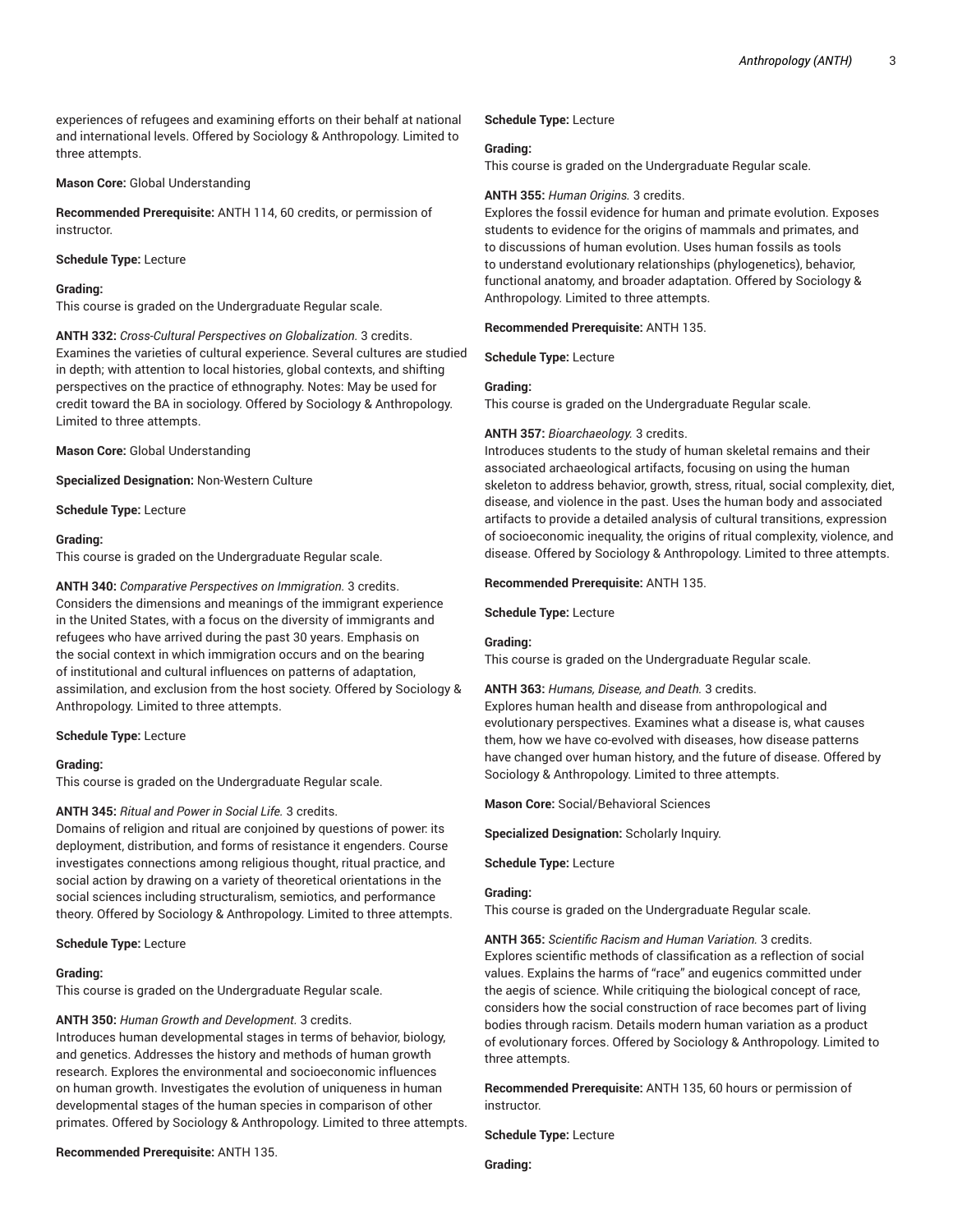This course is graded on the Undergraduate Regular scale.

#### **ANTH 366:** *Food and Human Evolution.* 3 credits.

Explores the relationship between diet and human adaptation from biological, archaeological, cultural, and evolutionary perspectives. Examines how humans are unique in our ability to find and process a wide range of foods. Introduces agriculture as a co-evolutionary strategy between humans and other species. Offered by Sociology & Anthropology. Limited to three attempts.

#### **Specialized Designation:** Scholarly Inquiry.

**Schedule Type:** Lecture

#### **Grading:**

This course is graded on the Undergraduate Regular scale.

# **ANTH 370:** *Environment and Culture.* 3 credits.

Examines relationships among environment, culture, and human behavior with an emphasis on cultural ecological explanations in mainly non-Western contexts. Offered by Sociology & Anthropology. Limited to three attempts.

**Specialized Designation:** Green Leaf Focused Course

**Recommended Prerequisite:** ANTH 114, or 60 hours, or permission of instructor.

#### **Schedule Type:** Lecture

#### **Grading:**

This course is graded on the Undergraduate Regular scale.

# **ANTH 375:** *Culture, Power, History.* 3 credits.

Use of ethnographic, archaeological, linguistic, and documentary data, in light of anthropological theory, to interpret the past and processes of change among indigenous peoples throughout the world. Offered by Sociology & Anthropology. Limited to three attempts.

#### **Schedule Type:** Lecture

#### **Grading:**

This course is graded on the Undergraduate Regular scale.

# **ANTH 376:** *Food and Culture.* 3 credits.

Examines a variety of experiences through foods, which bring not only nutritional but also sociocultural debates to our table (e.g. identity, memory, senses, ethnicity, gender, geopolitics, climate change, and globalization). Focuses on both Western and non-Western cultures. Offered by Sociology & Anthropology. Limited to three attempts.

#### **Schedule Type:** Lecture

#### **Grading:**

This course is graded on the Undergraduate Regular scale.

# **ANTH 377:** *Mortuary Archaeology.* 3 credits.

Focuses on the study of burial patterns and death rituals in antiquity by introducing students to the methods of burial excavation, examining the history of mortuary archaeology theory and engagement with processual and postprocessual schools of thought, and examining case studies from around the world to decode the complex symbolisms encoded in burial practices. Offered by Sociology & Anthropology. Limited to three attempts.

# **Recommended Prerequisite:** ANTH 135.

#### **Schedule Type:** Lecture

#### **Grading:**

This course is graded on the Undergraduate Regular scale.

#### **ANTH 378:** *Humans and Animals.* 3 credits.

Provides an introduction to anthropology of human's relationship with animals across a large geographic and temporal span. From domestication of animals to animism, pets and animal classification systems, course explores society's attitudes toward and dynamic interactions with the animal kingdom. Offered by Sociology & Anthropology. Limited to three attempts.

#### **Schedule Type:** Lecture

# **Grading:**

This course is graded on the Undergraduate Regular scale.

## **ANTH 379:** *Andean Archaeology.* 3 credits.

Examines 12,000 years of pre-Hispanic cultures of the Andean region of western South America. Focuses on the development and key achievements of some of the most remarkable civilizations of the New World, including the Chavin, Paracas, Cupisnique, Moche, Sicán, Nasca, Chimú, Wari, and lnka. Considers as well the nature, priorities, and accomplishments of scientific Andean archaeology. Offered by Sociology & Anthropology. Limited to three attempts.

#### **Recommended Prerequisite:** ANTH 135.

**Schedule Type:** Lecture

#### **Grading:**

This course is graded on the Undergraduate Regular scale.

# **ANTH 380:** *Language and Culture.* 3 credits.

Anthropological analyses of language behavior, origins, and change. Emphasizes the interplay of language, culture, anthropology, and linguistics. Offered by Sociology & Anthropology. Limited to three attempts.

**Recommended Prerequisite:** ANTH 114, 60 credits, or permission of instructor.

#### **Schedule Type:** Lecture

#### **Grading:**

This course is graded on the Undergraduate Regular scale.

# **ANTH 381:** *Medical Anthropology.* 3 credits.

Surveys the discipline of medical anthropology, focusing on traditional medical beliefs and the diverse responses to modern scientific medicine in developing countries and among cultural minorities in the United States. Offered by Sociology & Anthropology. Limited to three attempts.

#### **Specialized Designation:** Non-Western Culture

**Recommended Prerequisite:** ANTH 114, 60 credits, or permission of instructor.

#### **Schedule Type:** Lecture

# **Grading:**

This course is graded on the Undergraduate Regular scale.

#### **ANTH 382:** *Urban Anthropology.* 3 credits.

Uses tools and resources of sociocultural anthropology to study life in cities in a comparative, global context, including topics such as poverty,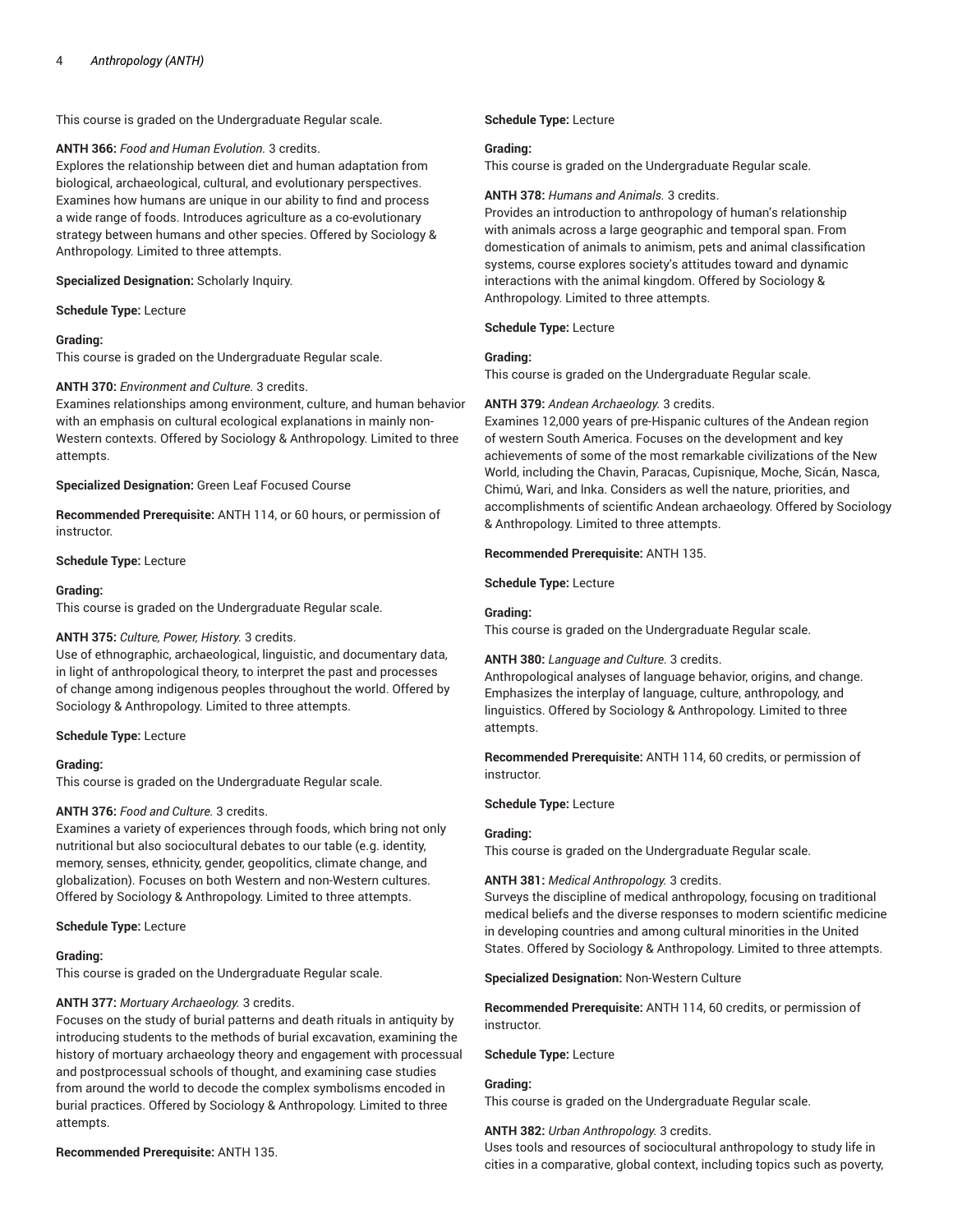discrimination, migration, transnationalism, and urban planning. Case studies draw from different urban environments in Asia, Latin America, Europe, Africa, and North America. Offered by Sociology & Anthropology. Limited to three attempts.

# **Mason Core:** Global Understanding

**Recommended Prerequisite:** ANTH 114 and 60 credits, or Permission of Instructor.

# **Schedule Type:** Lecture

# **Grading:**

This course is graded on the Undergraduate Regular scale.

**ANTH 386:** *Quantitative Methods in Anthropology.* 3 credits. Introduces students to statistical methods used in anthropology. Emphasizes appropriate and creative application of statistical tests to anthropological problems and careful interpretation of results. Explores methods used to compare means, variances, and correlations within and between samples. Provides instruction on methods used in anthropological demography. Builds fluency in the use of statistical software. Offered by Sociology & Anthropology. Limited to three attempts.

**Recommended Prerequisite:** ANTH 114, 120, 135

**Schedule Type:** Lecture

# **Grading:**

This course is graded on the Undergraduate Regular scale.

# **ANTH 387:** *Zooarchaeology.* 4 credits.

Explores the methods and theories applied in zooarchaeology through integrating hands-on assignments working with a comparative collection. Examines how archaeologists can understand humananimal relationships in the past including their role in reconstructing paleoenvironments, their contribution to ancient foodways, domestication of animals, and ritual uses of fauna. Offered by Sociology & Anthropology. Limited to three attempts.

# **Schedule Type:** Laboratory, Lecture

# **Grading:**

This course is graded on the Undergraduate Regular scale.

# **ANTH 388:** *Human Osteology.* 3 credits.

Introduces students to the methods of modern human skeletal analysis in bio- and forensic anthropology. Covers introductory human skeletal and dental gross anatomy and describes analytical techniques spanning including age and sex estimation, osteometry, and paleopathology. Offered by Sociology & Anthropology. Limited to three attempts.

**Recommended Prerequisite:** ANTH 135.

**Schedule Type:** Lecture

# **Grading:**

This course is graded on the Undergraduate Regular scale.

**ANTH 389:** *Human Osteology Lab.* 2 credits. Laboratory course associated with ANTH 388. Offered by Sociology & Anthropology. Limited to three attempts.

**Recommended Prerequisite:** ANTH 135.

**Recommended Corequisite:** ANTH 388.

# **Schedule Type:** Laboratory

# **Grading:**

This course is graded on the Undergraduate Regular scale.

# **ANTH 390:** *History of Anthropological Thought.* 3 credits.

Overview of the major theoretical traditions and schools of thought in anthropology. Notes: Required for Anthropology majors, and for students applying to the Accelerated Master's program in Anthropology. Offered by Sociology & Anthropology. Limited to three attempts.

**Recommended Prerequisite:** ANTH 114 and 60 credits, including 6 credits of ANTH 300-level (or above) courses, or permission of instructor

**Schedule Type:** Lecture

# **Grading:**

This course is graded on the Undergraduate Regular scale.

# **ANTH 391:** *Forensic Anthropology.* 3 credits.

Human remains play key roles in medicolegal investigations. Provides an overview of contemporary forensic anthropology including age and sex estimation from human remains, estimation of the time since death, analysis of sharp force, blunt force, and gunshot trauma, mass disaster contexts, and the forensic archaeological recovery of buried remains. Offered by Sociology & Anthropology. Limited to three attempts.

**Recommended Prerequisite:** ANTH 135.

**Schedule Type:** Lecture

# **Grading:**

This course is graded on the Undergraduate Regular scale.

# **ANTH 392:** *Forensic Anthropology Lab.* 2 credits.

This lab class in the companion to ANTH 391. Involves hands-on lab exercises in the learning of methods in modern forensic anthropology, covering age and sex estimation from human remains, estimation of the time since death, analysis of traumatic trauma, individual identification, and archaeological recovery of buried remains. Offered by Sociology & Anthropology. Limited to three attempts.

**Recommended Prerequisite:** ANTH 135.

**Recommended Corequisite:** ANTH 391.

**Schedule Type:** Laboratory

# **Grading:**

This course is graded on the Undergraduate Regular scale.

# **ANTH 393:** *Paleopathology.* 3 credits.

Provides an introduction to the field of paleopathology which involves identification of pathological conditions in human skeletal remains, and reconstruction of the natural history and co-evolution of disease with humans. Covers the differential diagnosis and history of infectious pathogens, skeletal trauma, oral diseases, metabolic abnormalities, developmental defects, and more. Offered by Sociology & Anthropology. Limited to three attempts.

**Recommended Prerequisite:** ANTH 135.

**Schedule Type:** Lecture

# **Grading:**

This course is graded on the Undergraduate Regular scale.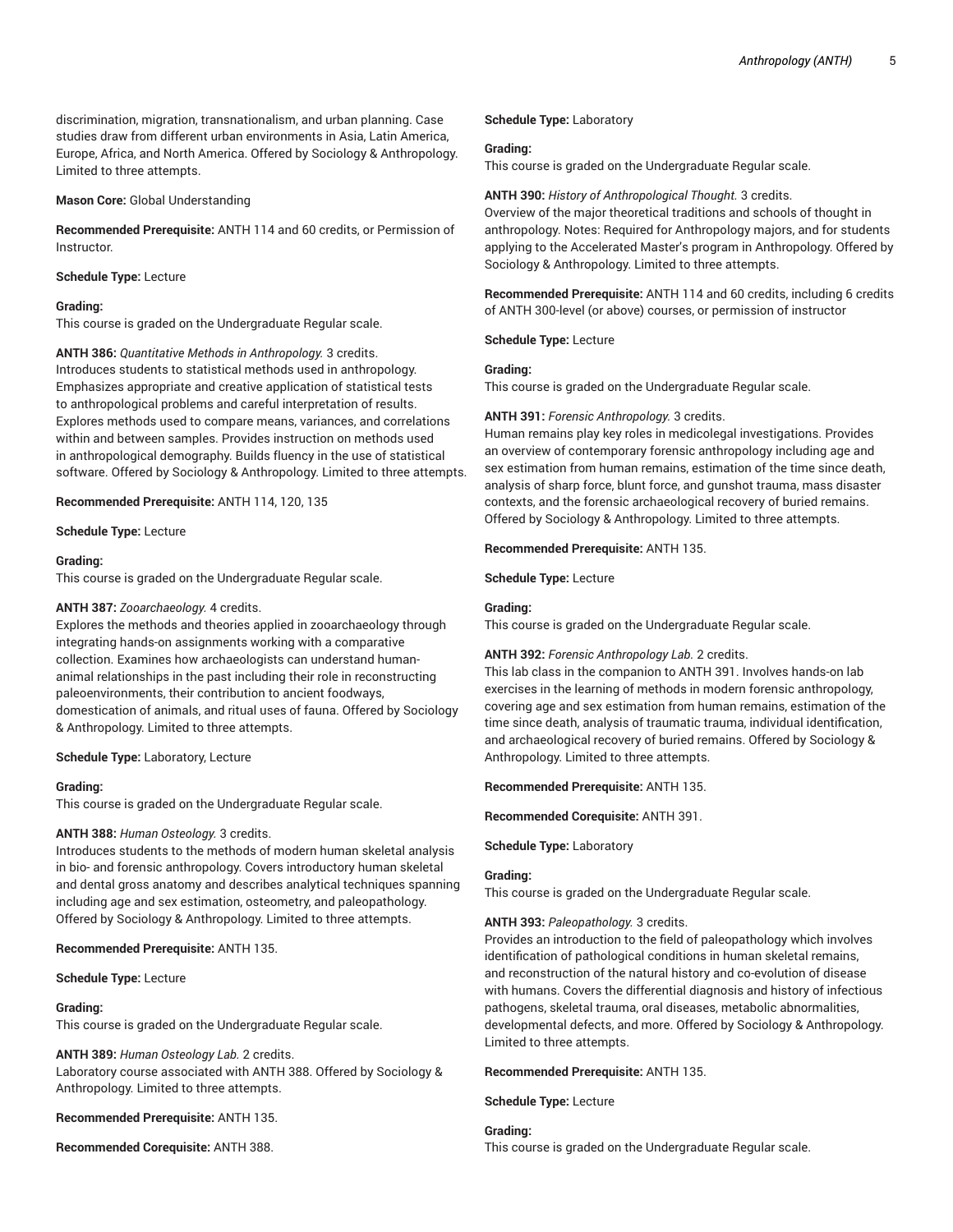**ANTH 395:** *Work, Technology, and Society: An IT Perspective.* 3 credits. Introduction to the anthropology of work, technology, and society, with emphasis on information technology. Covers general conceptual issues of information technology and also involves specific practical exercises with computers, their operating systems, the logic of automated production, databases, and web-based communication. Attention also directed to social and ethical issues raised by contemporary information technology. Offered by Sociology & Anthropology. Limited to three attempts.

**Mason Core:** Info Tech (complete)

**Recommended Prerequisite:** ANTH 114, 60 hours, or permission of instructor.

**Schedule Type:** Lecture

#### **Grading:**

This course is graded on the Undergraduate Regular scale.

**ANTH 396:** *Issues in Anthropology: Social Sciences.* 3 credits. Topic of contemporary interest in anthropology, focusing on social science topics of interest. Notes: May be repeated when topic is different. Offered by Sociology & Anthropology. May be repeated within the term for a maximum 18 credits.

**Mason Core:** Social/Behavioral Sciences

**Specialized Designation:** Non-Western Culture

**Schedule Type:** Lecture

#### **Grading:**

This course is graded on the Undergraduate Regular scale.

#### **ANTH 398:** *Study Abroad.* 1-6 credits.

Field project or study abroad experience leading to the production of a written report Notes: May be repeated with permission of department. Offered by Sociology & Anthropology. May be repeated within the degree for a maximum 6 credits.

#### **Schedule Type:** Lecture

#### **Grading:**

This course is graded on the Undergraduate Regular scale.

#### **ANTH 399:** *Issues in Anthropology.* 3 credits.

Topic of contemporary interest in anthropology, changing from semester to semester, and focusing on topics such as sex roles, anthropology and ethics, and primate social organization. Notes: May be repeated for credit when topic is different. Offered by Sociology & Anthropology. May be repeated within the term.

**Recommended Prerequisite:** ANTH 114, 60 hours, and permission of instructor.

**Schedule Type:** Lecture

#### **Grading:**

This course is graded on the Undergraduate Regular scale.

# **400 Level Courses**

**ANTH 400:** *Engaging the World: Anthropological Perspectives.* 3 credits. Examines selected topics with emphasis on the integration of different kinds of knowledge and the balancing of alternative ways of assessing meaning and relevance. Topics usually drawn from issues of global

economic processes, civic rights and responsibilities, ethics, museums, public policy, the environment, and migration. Notes: May be repeated when topic is different. Offered by Sociology & Anthropology. May be repeated within the term for a maximum 9 credits.

#### **Mason Core:** Synthesis

**Recommended Prerequisite:** ANTH 114, 60 credits, or permission of instructor.

**Schedule Type:** Seminar

# **Grading:**

This course is graded on the Undergraduate Regular scale.

#### **ANTH 440:** *Applied Anthropology.* 3 credits.

Examines the needs and problems of communities and organizations and develops professional skills for a career in applied anthropology. Topics include the history of applied anthropology, research methods and ethics, fields in which applied anthropologists work, career options, and professionalization. Students prepare a career portfolio and other documents common in the workplace for applied anthropologists. Offered by Sociology & Anthropology. Limited to three attempts.

**Recommended Prerequisite:** ANTH 114, 60 hours, or permission of instructor.

**Schedule Type:** Lecture

#### **Grading:**

This course is graded on the Undergraduate Regular scale.

# **ANTH 450:** *Qualitative Methods: Nonstatistical Approaches in Culture and Social Research.* 3 credits.

Explores some of the most useful nonquantitative research techniques in social sciences and offers practice in their application. Offered by Sociology & Anthropology. Limited to three attempts.

**Recommended Prerequisite:** 60 credits and 6 credits of ANTH including ANTH 114, or permission of instructor.

# **Schedule Type:** Lecture

#### **Grading:**

This course is graded on the Undergraduate Regular scale.

#### **ANTH 488:** *Gender, Sexuality, and Culture.* 3 credits.

Examines how gender, sexuality, race, and class come together as analytically distinct, yet practically intertwined, systems of meaning and practice. Examples highlight questions of political economy and history while focusing on specific ethnographic or historical readings. Offered by Sociology & Anthropology. Limited to three attempts.

**Recommended Prerequisite:** 60 hours and ANTH 340 or Permission of Instructor.

#### **Schedule Type:** Lecture

#### **Grading:**

This course is graded on the Undergraduate Regular scale.

#### **ANTH 490:** *Theories, Methods, and Issues II.* 3 credits.

Second of a two-course sequence that reviews major theoretical traditions and schools of thought in anthropology. Notes: Required for anthropology majors and usually taken as a senior seminar. Offered by Sociology & Anthropology. Limited to three attempts.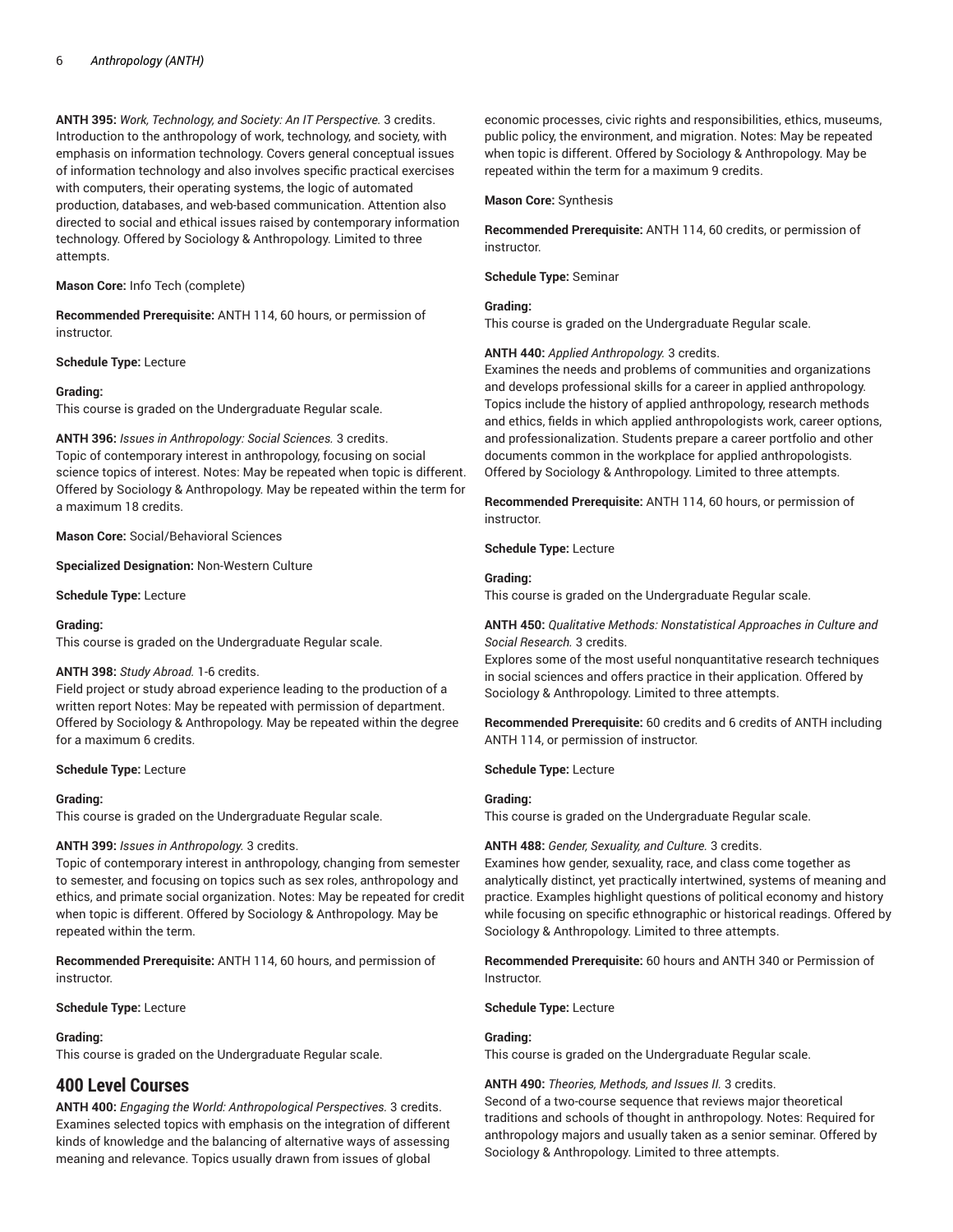# **Specialized Designation:** Writing Intensive in Major

**Recommended Prerequisite:** 60 hours and 9 hours of ANTH, including ANTH 390, or permission of instructor.

#### **Schedule Type:** Lecture

# **Grading:**

This course is graded on the Undergraduate Regular scale.

# **ANTH 495:** *Internship.* 1-6 credits.

Supervised project in applying anthropology in relevant settings including public and historical archaeology, developmental anthropology, museums, non-profit organizations, advocacy, communications, or consulting organizations. Notes: Students must complete 45 hours of work at the internship site for each credit. Offered by Sociology & Anthropology. May be repeated within the degree for a maximum 6 credits.

**Recommended Prerequisite:** 60 credits or permission of instructor.

**Schedule Type:** Internship

#### **Grading:**

This course is graded on the Undergraduate Regular scale.

#### **ANTH 496:** *Evolutionary Theory.* 3 credits.

Considers evolution as a biological as well as cultural concept. Parallels and contrasts among conceptual approaches allow a critique of the potential of evolution as a unifying biosocial theory. Offered by Sociology & Anthropology. Limited to three attempts.

**Recommended Prerequisite:** 60 hours and 9 hours of ANTH, including ANTH 390, or Permission of Instructor.

#### **Schedule Type:** Lecture

#### **Grading:**

This course is graded on the Undergraduate Regular scale.

# **ANTH 499:** *Independent Research.* 1-12 credits.

Individual research on a topic to be organized in advance by student and instructor. Offered by Sociology & Anthropology. May be repeated within the term for a maximum 12 credits.

#### **Schedule Type:** Independent Study

# **Grading:**

This course is graded on the Undergraduate Regular scale.

# **500 Level Courses**

**ANTH 535:** *Anthropology and the Human Condition: Seminar I.* 3 credits. Examines some of the major theorists of 19th- and early 20th-century cultural theory. Marx, Freud, Durkheim, and Weber are surveyed as foundational thinkers for reading the works of such 20th-century theorists as Boas, Malinowski, Benedict, and Sapir. Offered by Sociology & Anthropology. May not be repeated for credit.

# **Registration Restrictions:**

Enrollment limited to students with a class of Advanced to Candidacy, Graduate, Non-Degree or Senior Plus.

Enrollment is limited to Graduate, Non-Degree or Undergraduate level students.

Students in a Non-Degree Undergraduate degree may **not** enroll.

# **Schedule Type:** Seminar

# **Grading:**

This course is graded on the Graduate Regular scale.

**ANTH 536:** *Anthropology and the Human Condition: Seminar II.* 3 credits. Examines contemporary theorists of anthropology, covering ongoing debates over epistemology and the multiple strands that inform anthropological theory and practice. Offered by Sociology & Anthropology. May not be repeated for credit.

**Recommended Prerequisite:** ANTH 535.

#### **Registration Restrictions:**

Enrollment limited to students with a class of Advanced to Candidacy, Graduate, Non-Degree or Senior Plus.

Enrollment is limited to Graduate, Non-Degree or Undergraduate level students.

Students in a Non-Degree Undergraduate degree may **not** enroll.

**Schedule Type:** Seminar

# **Grading:**

This course is graded on the Graduate Regular scale.

# **ANTH 545:** *Ritual and Power in Social Life.* 3 credits.

Domains of religion and politics are conjoined by questions of power: its deployment, distribution, and forms of resistance it engenders. Course investigates connections among religious thought, ritual practice, and political action by drawing on a variety of theoretical orientations in the social sciences including structuralism, semiotics, psychoanalysis, and performance theory. Offered by Sociology & Anthropology. May not be repeated for credit.

# **Registration Restrictions:**

Enrollment limited to students with a class of Advanced to Candidacy, Graduate, Non-Degree or Senior Plus.

Students in a Non-Degree Undergraduate degree may **not** enroll.

**Schedule Type:** Lecture

#### **Grading:**

This course is graded on the Graduate Regular scale.

# **ANTH 555:** *Policy and Culture.* 3 credits.

Examines the relevance of cultural processes to policymaking and the culture of policymaking organizations. Topics include development, welfare policy, environmental and energy policy, regulation and risk; health care and immigration policy; and the war on drugs. Offered by Sociology & Anthropology. May not be repeated for credit.

# **Registration Restrictions:**

Enrollment limited to students with a class of Advanced to Candidacy, Graduate, Non-Degree or Senior Plus.

Enrollment is limited to Graduate, Non-Degree or Undergraduate level students.

Students in a Non-Degree Undergraduate degree may **not** enroll.

**Schedule Type:** Seminar

**Grading:**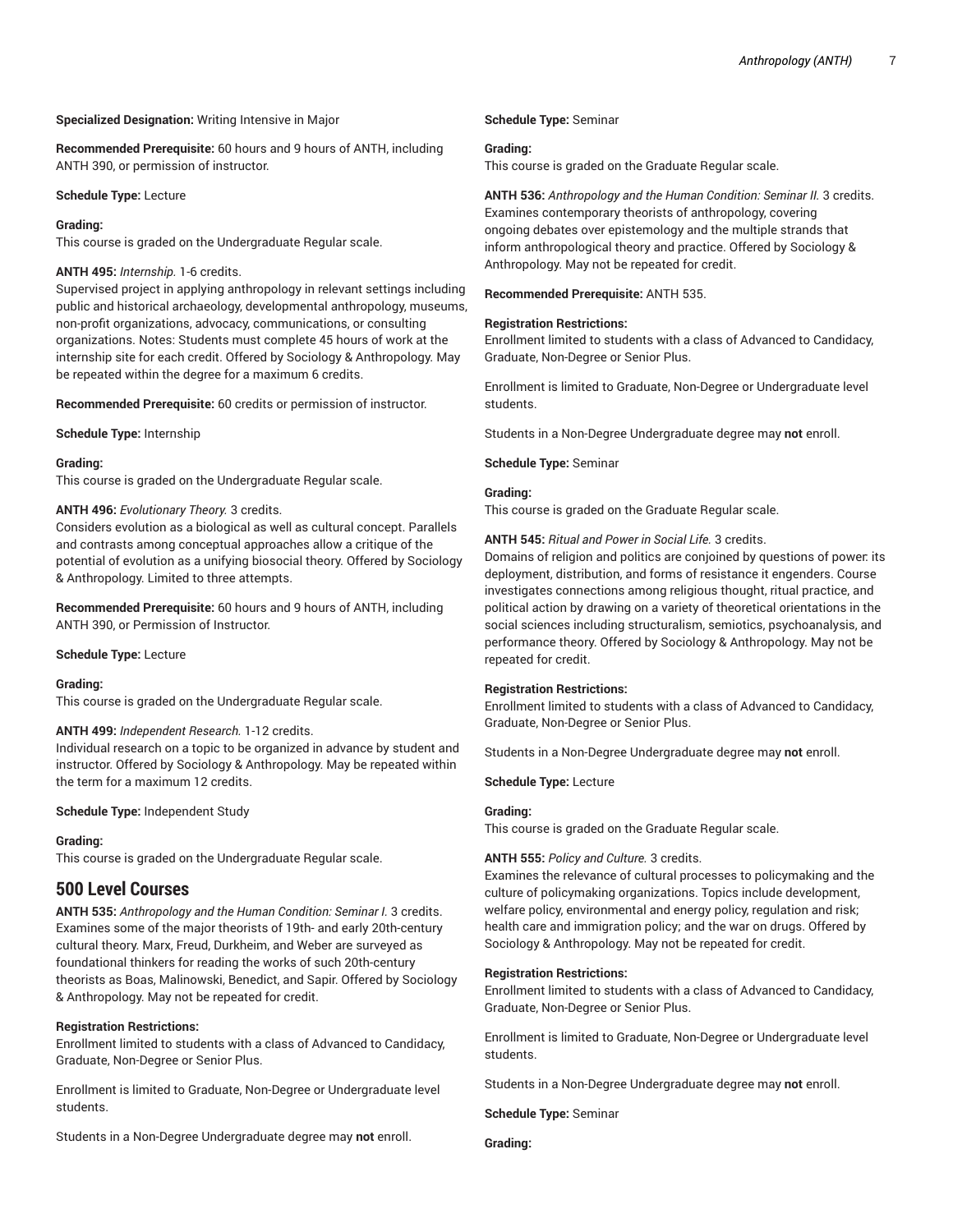This course is graded on the Graduate Regular scale.

**ANTH 556:** *Human Growth and Development.* 3 credits. Introduces human developmental stages in terms of behavior, biology, and genetics. Addresses the history and methods of human growth research. Explores the environmental and socioeconomic influences on human growth. Investigates the evolution of uniqueness in human developmental stages of the human species in comparison of other primates. Offered by Sociology & Anthropology. May not be repeated for credit.

#### **Registration Restrictions:**

Enrollment limited to students with a class of Advanced to Candidacy, Graduate, Non-Degree or Senior Plus.

Enrollment is limited to Graduate, Non-Degree or Undergraduate level students.

Students in a Non-Degree Undergraduate degree may **not** enroll.

**Schedule Type:** Lecture

#### **Grading:**

This course is graded on the Graduate Regular scale.

#### **ANTH 557:** *Human Origins.* 3 credits.

Explores the fossil evidence for human and primate evolution. Exposes students to evidence for the origins of mammals and primates, and to discussions of human evolution. Uses human fossils as tools to understand evolutionary relationships (phylogenetics), behavior, functional anatomy, and broader adaptation. Offered by Sociology & Anthropology. May not be repeated for credit.

#### **Registration Restrictions:**

Enrollment limited to students with a class of Advanced to Candidacy, Graduate, Non-Degree or Senior Plus.

Enrollment is limited to Graduate, Non-Degree or Undergraduate level students.

Students in a Non-Degree Undergraduate degree may **not** enroll.

**Schedule Type:** Lecture

#### **Grading:**

This course is graded on the Graduate Regular scale.

#### **ANTH 570:** *Andean Archaeology.* 3 credits.

Examines 12,000 years of pre-Hispanic cultures of the Andean region of western South America - that constituted the most remarkable complex civilizations of the New World. Focuses on the development and key achievements of the Chavin, Paracas, Cupisnique, Moche, Sican, Nasca, Chimu, Wari, and lnka cultures, and the nature, priorities, and accomplishments of scientific Andean archaeology. Offered by Sociology & Anthropology. May not be repeated for credit.

#### **Registration Restrictions:**

Enrollment limited to students with a class of Advanced to Candidacy, Graduate, Non-Degree or Senior Plus.

Enrollment is limited to Graduate, Non-Degree or Undergraduate level students.

Students in a Non-Degree Undergraduate degree may **not** enroll.

**Schedule Type:** Lecture

#### **Grading:**

This course is graded on the Graduate Regular scale.

#### **ANTH 576:** *American Cultures.* 3 credits.

Examines U.S. cultures and explores concept of an American culture. Course readings and discussions explore underpinnings of the American experience, document broad historical shifts, and detail the experience of diverse groups of Americans, thus forming the basis for a critical, analytical, and comparative discussion of American life and life in America. Offered by Sociology & Anthropology. May not be repeated for credit.

#### **Registration Restrictions:**

Enrollment limited to students with a class of Advanced to Candidacy, Graduate, Non-Degree or Senior Plus.

Enrollment is limited to Graduate, Non-Degree or Undergraduate level students.

Students in a Non-Degree Undergraduate degree may **not** enroll.

#### **Schedule Type:** Lecture

# **Grading:**

This course is graded on the Graduate Regular scale.

#### **ANTH 577:** *Mortuary Archaeology.* 3 credits.

Focuses on the study of burial patterns and death rituals in antiquity by introducing students to the methods of burial excavation, examining the history of mortuary archaeology theory and engagement with processual and postprocessual schools of thought, and examining case studies from around the world to decode the complex symbolisms encoded in burial practices. Offered by Sociology & Anthropology. May not be repeated for credit.

#### **Registration Restrictions:**

Enrollment limited to students with a class of Advanced to Candidacy, Graduate, Non-Degree or Senior Plus.

Enrollment is limited to Graduate, Non-Degree or Undergraduate level students.

Students in a Non-Degree Undergraduate degree may **not** enroll.

# **Schedule Type:** Lecture

#### **Grading:**

This course is graded on the Graduate Regular scale.

# **ANTH 578:** *Humans and Animals.* 3 credits.

Provides an introduction to anthropology of human's relationship with animals across a large geographic and temporal span. From domestication of animals to animism, pets and animal classification systems, course explores society's attitudes toward and dynamic interactions with the animal kingdom. Offered by Sociology & Anthropology. May not be repeated for credit.

#### **Registration Restrictions:**

Enrollment limited to students with a class of Advanced to Candidacy, Graduate, Non-Degree or Senior Plus.

Enrollment is limited to Graduate, Non-Degree or Undergraduate level students.

Students in a Non-Degree Undergraduate degree may **not** enroll.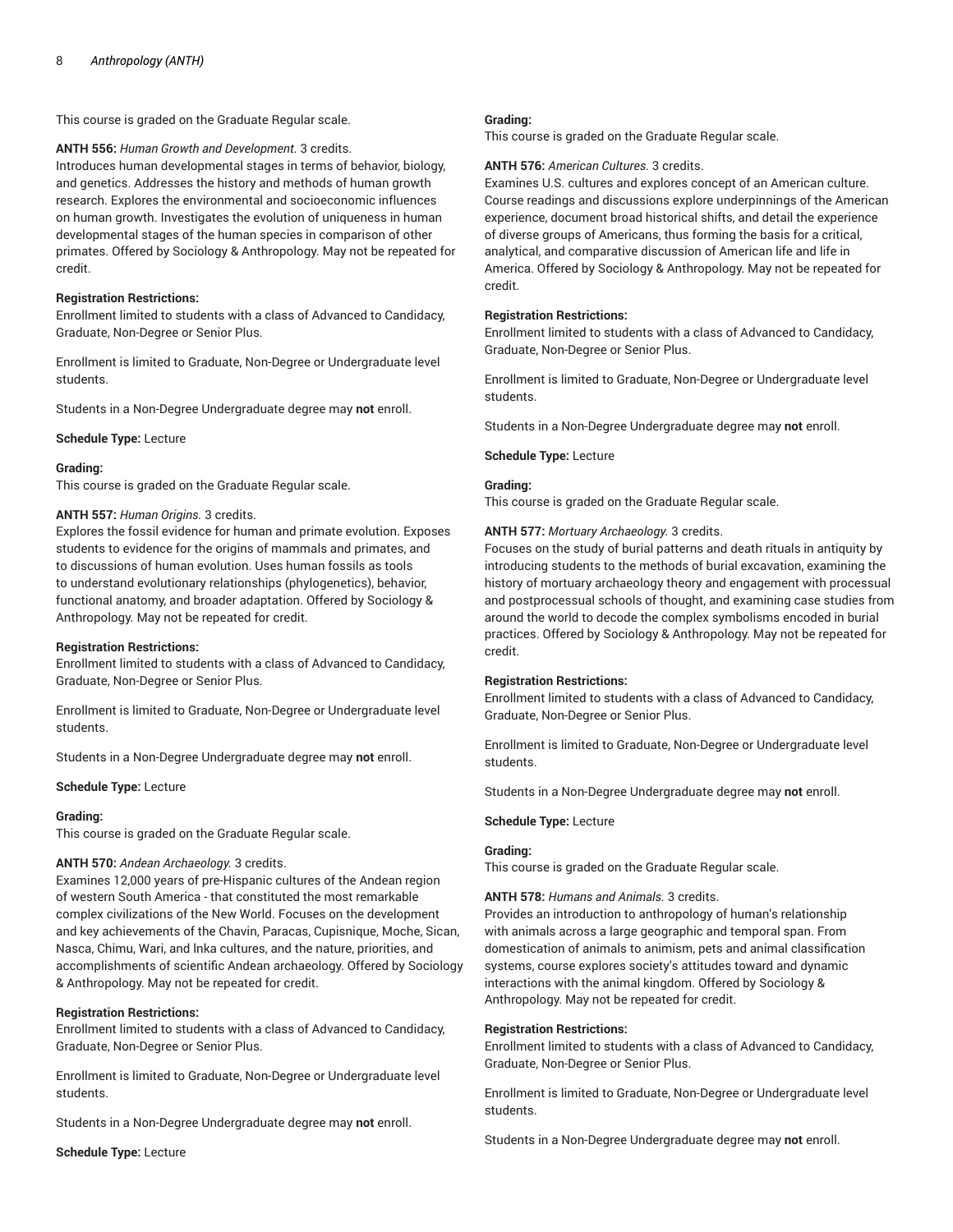#### **Schedule Type:** Lecture

#### **Grading:**

This course is graded on the Graduate Regular scale.

#### **ANTH 580:** *Environmental Anthropology.* 3 credits.

Covers major theoretical trends and ethnographic works in environmental anthropology, focusing on the frameworks developed and used by environmental anthropologists, including cultural ecology, ecological anthropology, environmentalism, political ecology, new ecology, and science and technology studies. Explores how environmental anthropologists have contributed to broader debates about modernity, globalization, power, kinship, science and technology, and humanenvironmental relations. Offered by Sociology & Anthropology. May not be repeated for credit.

#### **Specialized Designation:** Green Leaf Related Course

#### **Registration Restrictions:**

Enrollment limited to students with a class of Advanced to Candidacy, Graduate, Non-Degree or Senior Plus.

Enrollment is limited to Graduate, Non-Degree or Undergraduate level students.

Students in a Non-Degree Undergraduate degree may **not** enroll.

**Schedule Type:** Lecture

#### **Grading:**

This course is graded on the Graduate Regular scale.

#### **ANTH 582:** *Human Osteology.* 3 credits.

Introduces students to the methods of modern human skeletal analysis in bioarchaeological and forensic science. Covers introductory human skeletal and dental gross anatomy and describes analytical techniques spanning including age and sex estimation, osteometry, and paleopathology. Offered by Sociology & Anthropology. May not be repeated for credit.

#### **Recommended Corequisite:** ANTH 583.

#### **Registration Restrictions:**

Enrollment limited to students with a class of Advanced to Candidacy, Graduate, Non-Degree or Senior Plus.

Enrollment is limited to Graduate, Non-Degree or Undergraduate level students.

Students in a Non-Degree Undergraduate degree may **not** enroll.

**Schedule Type:** Lecture

# **Grading:**

This course is graded on the Graduate Regular scale.

**ANTH 583:** *Human Osteology Lab.* 2 credits. Laboratory course associated with ANTH 582. Offered by Sociology & Anthropology. May not be repeated for credit.

**Recommended Corequisite:** ANTH 582.

#### **Registration Restrictions:**

Enrollment limited to students with a class of Advanced to Candidacy, Graduate, Non-Degree or Senior Plus.

Enrollment is limited to Graduate, Non-Degree or Undergraduate level students.

Students in a Non-Degree Undergraduate degree may **not** enroll.

**Schedule Type:** Laboratory

#### **Grading:**

This course is graded on the Graduate Regular scale.

# **ANTH 584:** *Paleopathology.* 3 credits.

Provides an introduction to the field of paleopathology which involves identification of pathological conditions in human skeletal remains, and reconstruction of the natural history and co-evolution of disease with humans. Covers the differential diagnosis and history of infectious pathogens such as tuberculosis and syphilis, skeletal trauma, oral diseases, metabolic abnormalities neoplasms developmental defects joint disease and more. Offered by Sociology & Anthropology. May not be repeated for credit.

#### **Registration Restrictions:**

Enrollment limited to students with a class of Advanced to Candidacy, Graduate, Non-Degree or Senior Plus.

Enrollment is limited to Graduate, Non-Degree or Undergraduate level students.

Students in a Non-Degree Undergraduate degree may **not** enroll.

**Schedule Type:** Lecture

#### **Grading:**

This course is graded on the Graduate Regular scale.

# **ANTH 585:** *Bioarchaeology.* 3 credits.

Explores the cutting-edge methods of bioarchaeological science and reconstructs ancient living worlds from the remarkable information encoded in bones via patterns of demography, disease, diet, trauma, violence, lifestyle, social structures, sex and gender, ethnicity, and identities on a global scale and over the last 10,000 years of history. Offered by Sociology & Anthropology. May not be repeated for credit.

#### **Registration Restrictions:**

Enrollment limited to students with a class of Advanced to Candidacy, Graduate, Non-Degree or Senior Plus.

Enrollment is limited to Graduate, Non-Degree or Undergraduate level students.

Students in a Non-Degree Undergraduate degree may **not** enroll.

**Schedule Type:** Lecture

# **Grading:**

This course is graded on the Graduate Regular scale.

**ANTH 586:** *Quantitative Methods in Anthropology.* 3 credits. Introduces students to statistical methods used in anthropology. Emphasizes appropriate and creative application of statistical tests to anthropological problems and careful interpretation of results. Explores methods used to compare means, variances, and correlations within and between samples. Provides instruction on methods used in anthropological demography. Builds fluency in the use of statistical software. Offered by Sociology & Anthropology. May not be repeated for credit.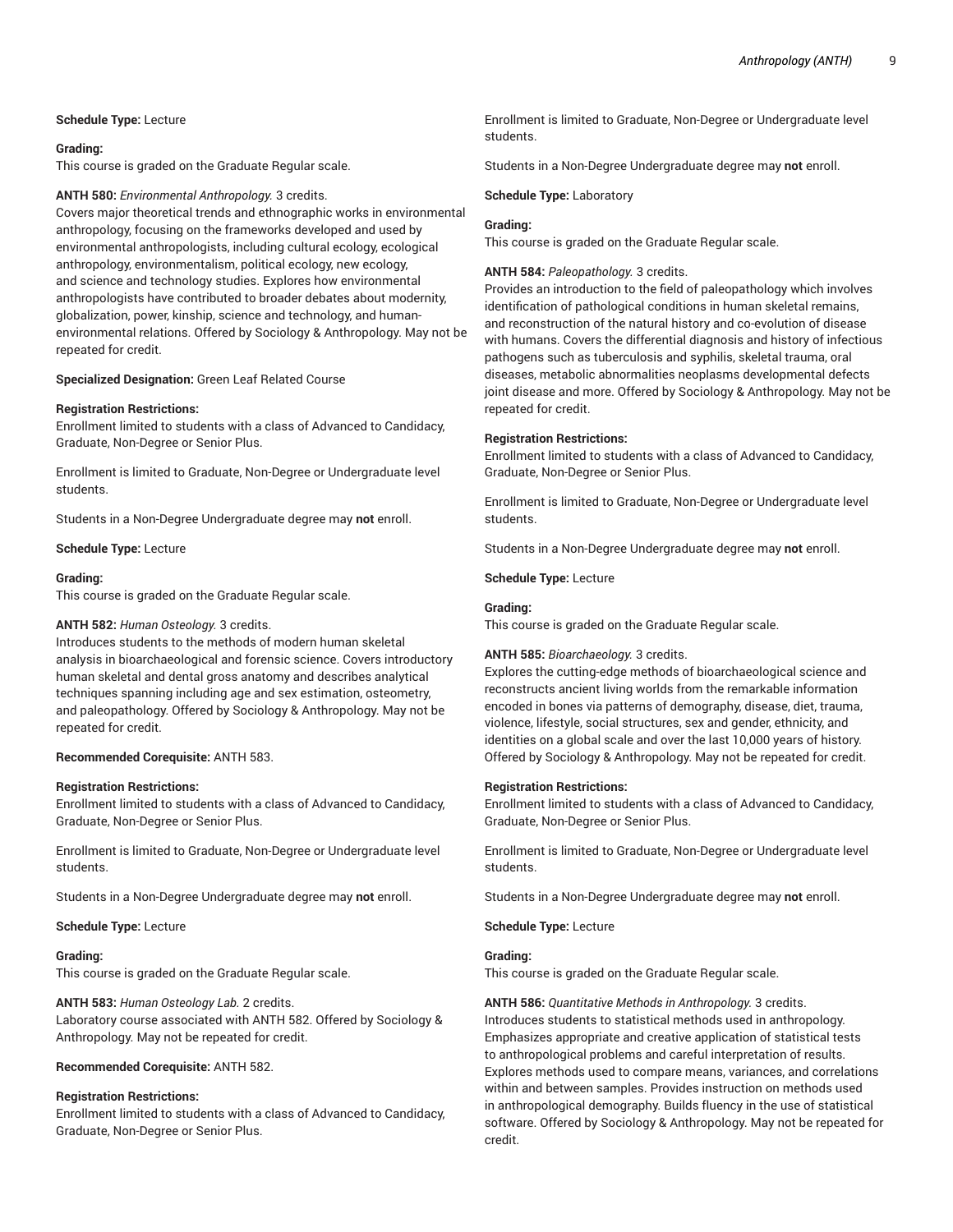# **Registration Restrictions:**

Enrollment limited to students with a class of Advanced to Candidacy, Graduate, Non-Degree or Senior Plus.

Students in a Non-Degree Undergraduate degree may **not** enroll.

**Schedule Type:** Lecture

#### **Grading:**

This course is graded on the Graduate Regular scale.

#### **ANTH 590:** *Forensic Anthropology.* 3 credits.

Provides an overview of contemporary forensic anthropology. Topics include: age and sex estimation from human remains, estimation of the postmortem interval, analysis of sharp force, blunt force, and gunshot trauma, individual identification, forensic taphonomy, mass disaster contexts, and the forensic archaeological recovery of buried remains. Offered by Sociology & Anthropology. May not be repeated for credit.

#### **Recommended Corequisite:** ANTH 591.

#### **Registration Restrictions:**

Enrollment limited to students with a class of Advanced to Candidacy, Graduate, Non-Degree or Senior Plus.

Enrollment is limited to Graduate, Non-Degree or Undergraduate level students.

Students in a Non-Degree Undergraduate degree may **not** enroll.

#### **Schedule Type:** Lecture

#### **Grading:**

This course is graded on the Graduate Regular scale.

#### **ANTH 591:** *Forensic Anthropology Lab.* 2 credits.

Laboratory course associated with ANTH 590. Involves hands-on lab exercises in the learning of methods in modern forensic anthropology, covering age and sex estimation from human remains, estimation of postmortem intervals, analyses of traumatic trauma, individual identification, forensic taphonomy, and archaeological recovery of buried remains. Offered by Sociology & Anthropology. May not be repeated for credit.

#### **Recommended Corequisite:** ANTH 590.

#### **Registration Restrictions:**

Enrollment limited to students with a class of Advanced to Candidacy, Graduate, Non-Degree or Senior Plus.

Enrollment is limited to Graduate, Non-Degree or Undergraduate level students.

Students in a Non-Degree Undergraduate degree may **not** enroll.

#### **Schedule Type:** Laboratory

# **Grading:**

This course is graded on the Graduate Regular scale.

#### **ANTH 593:** *Zooarchaeology.* 4 credits.

Explores the methods and theories applied in zooarchaeology through integrating hands-on assignments working with a comparative collection. Examines how archaeologists can understand humananimal relationships in the past including their role in reconstructing paleoenvironments, their contribution to ancient foodways,

domestication of animals, and ritual uses of fauna. Offered by Sociology & Anthropology. May not be repeated for credit.

# **Registration Restrictions:**

Enrollment limited to students with a class of Advanced to Candidacy, Graduate, Non-Degree or Senior Plus.

Enrollment is limited to Graduate, Non-Degree or Undergraduate level students.

Students in a Non-Degree Undergraduate degree may **not** enroll.

**Schedule Type:** Laboratory, Lecture

# **Grading:**

This course is graded on the Graduate Regular scale.

# **600 Level Courses**

**ANTH 600:** *Anthropology and Museums.* 3 credits.

Explores the changing relations between culture, indigenous groups, representation and knowledge by examining how meaning is created and conveyed in museums and exhibits. Offered by Sociology & Anthropology. May not be repeated for credit.

#### **Registration Restrictions:**

Enrollment limited to students with a class of Advanced to Candidacy, Graduate, Non-Degree or Senior Plus.

Enrollment is limited to Graduate, Non-Degree or Undergraduate level students.

Students in a Non-Degree Undergraduate degree may **not** enroll.

#### **Schedule Type:** Lecture

# **Grading:**

This course is graded on the Graduate Regular scale.

#### **ANTH 616:** *Anthropology of the City.* 3 credits.

Examines classic and contemporary works in urban theory, in light of broader scholarly discussions of modernity and globalization. Uses a case-study approach to analyze topics such as: public and private space, citizenship and governance, architecture and design, housing, transportation, formal and informal settlements, and the contest over space and environmental resources in cities around the world. Notes: Course may be offered fall or spring. Offered by Sociology & Anthropology. May not be repeated for credit.

#### **Registration Restrictions:**

Enrollment limited to students with a class of Advanced to Candidacy, Graduate, Non-Degree or Senior Plus.

Enrollment is limited to Graduate, Non-Degree or Undergraduate level students.

Students in a Non-Degree Undergraduate degree may **not** enroll.

#### **Schedule Type:** Seminar

#### **Grading:**

This course is graded on the Graduate Regular scale.

#### **ANTH 617:** *Political Economy.* 3 credits.

Human societies have always engaged in complex political relations and economic exchanges. The cultural meanings people create are shaped by, and in turn shape, systems of power. Political economy is the attempt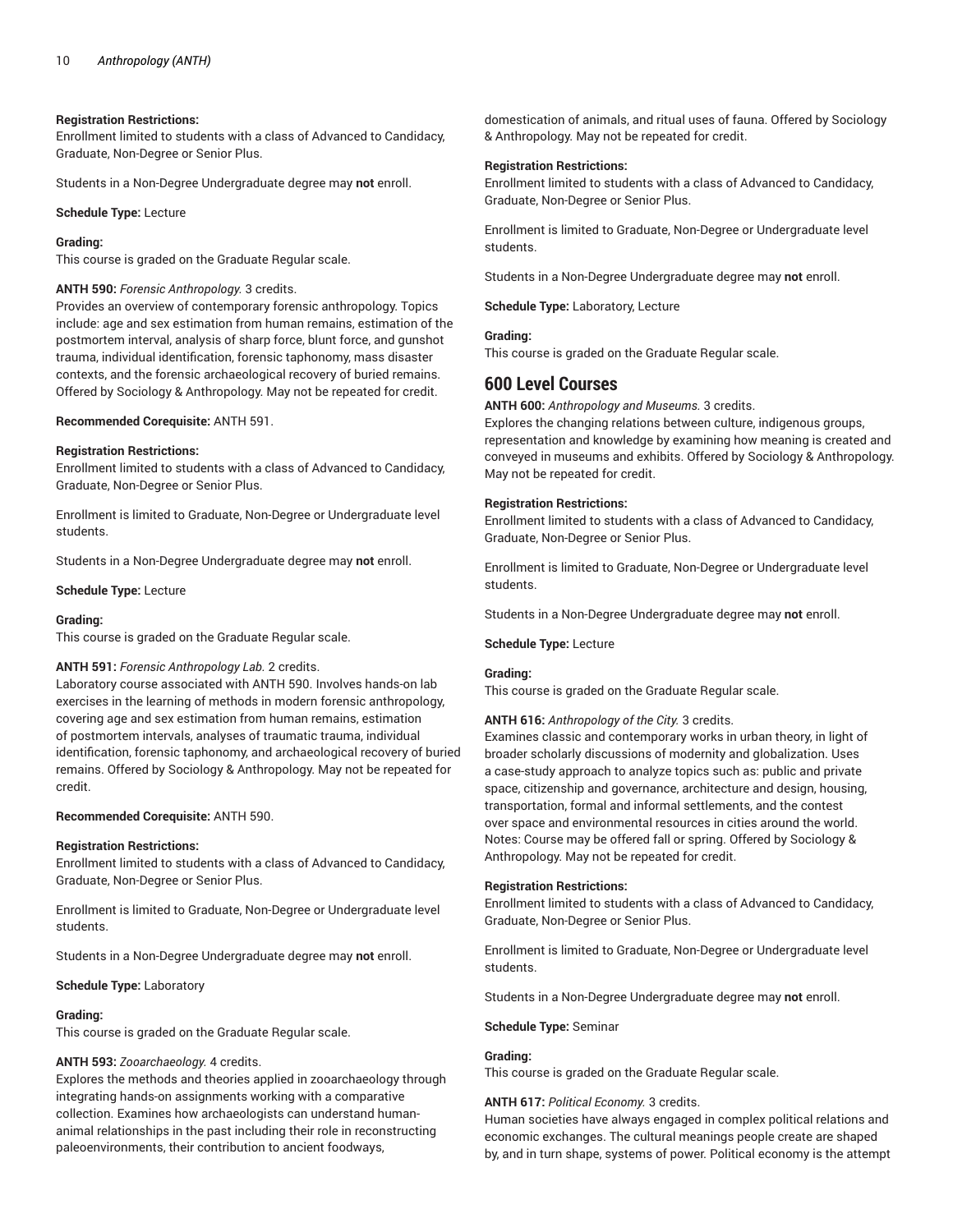to understand the relationship between politics and economics, at the juncture of local meanings and global histories. Course reviews major works and models of political economy, especially as they relate to social and cultural analysis. Offered by Sociology & Anthropology. May not be repeated for credit.

# **Registration Restrictions:**

Enrollment limited to students with a class of Advanced to Candidacy, Graduate, Non-Degree or Senior Plus.

Enrollment is limited to Graduate, Non-Degree or Undergraduate level students.

Students in a Non-Degree Undergraduate degree may **not** enroll.

# **Schedule Type:** Lecture

# **Grading:**

This course is graded on the Graduate Regular scale.

**ANTH 620:** *Theory: Archaeology and Biological Anthropology.* 3 credits. Examines theoretical approaches in archaeology, paleoanthropology, and biological anthropology. Offered by Sociology & Anthropology. May not be repeated for credit.

**Recommended Prerequisite:** Course in ARCHAEOLOGY or Permission of Instructor.

# **Registration Restrictions:**

Enrollment limited to students with a class of Advanced to Candidacy, Graduate, Non-Degree or Senior Plus.

Enrollment is limited to Graduate, Non-Degree or Undergraduate level students.

Students in a Non-Degree Undergraduate degree may **not** enroll.

**Schedule Type:** Lecture

# **Grading:**

This course is graded on the Graduate Regular scale.

# **ANTH 631:** *Refugees in the Contemporary World.* 3 credits.

Explores major refugee flows since the mid-20th century, emphasizing mechanisms for providing assistance, asylum, and resettlement. Offered by Sociology & Anthropology. May not be repeated for credit.

# **Registration Restrictions:**

Enrollment limited to students with a class of Advanced to Candidacy, Graduate, Non-Degree or Senior Plus.

Enrollment is limited to Graduate, Non-Degree or Undergraduate level students.

Students in a Non-Degree Undergraduate degree may **not** enroll.

# **Schedule Type:** Lecture

# **Grading:**

This course is graded on the Graduate Regular scale.

**ANTH 632:** *International Migration in Comparative Perspective.* 3 credits. International migration in the contemporary world, focusing on the full range of economic, political, and social reasons for migration and the effects of different national policies on that process. Offered by Sociology & Anthropology. May not be repeated for credit.

#### **Registration Restrictions:**

Enrollment limited to students with a class of Advanced to Candidacy, Graduate, Non-Degree or Senior Plus.

Enrollment is limited to Graduate, Non-Degree or Undergraduate level students.

Students in a Non-Degree Undergraduate degree may **not** enroll.

**Schedule Type:** Lecture

# **Grading:**

This course is graded on the Graduate Regular scale.

# **ANTH 635:** *Regional Ethnography.* 3 credits.

In-depth study of peoples and cultures of a specific world region (Latin America, East Asia, the Pacific, or United States). Content may include cultures defined by diaspora, migration, and other global forces and processes. Notes: May be repeated when topic is different. Offered by Sociology & Anthropology. May be repeated within the degree for a maximum 6 credits.

#### **Registration Restrictions:**

Enrollment limited to students with a class of Advanced to Candidacy, Graduate, Non-Degree or Senior Plus.

Enrollment is limited to Graduate, Non-Degree or Undergraduate level students.

Students in a Non-Degree Undergraduate degree may **not** enroll.

**Schedule Type:** Seminar

# **Grading:**

This course is graded on the Graduate Regular scale.

# **ANTH 640:** *Applied Anthropology.* 3 credits.

Explores the application of contemporary anthropological ideas, theories, and methods to find solutions to practical problems as defined by various organizations and institutions including business, government, nongovernmental organizations, and various institutions. Offered by Sociology & Anthropology. May not be repeated for credit.

# **Registration Restrictions:**

Enrollment limited to students with a class of Advanced to Candidacy, Graduate, Non-Degree or Senior Plus.

Enrollment is limited to Graduate, Non-Degree or Undergraduate level students.

Students in a Non-Degree Undergraduate degree may **not** enroll.

**Schedule Type:** Lecture

# **Grading:**

This course is graded on the Graduate Regular scale.

# **ANTH 650:** *Methods in Anthropology.* 3 credits.

Reviews and examines major research methods commonly employed in cultural anthropological field study, with emphasis on ethnographic research design and the use of standard ethnographic techniques. Includes practice in designing ethnographic research project and using ethnographic methods and techniques in a field setting. Offered by Sociology & Anthropology. May not be repeated for credit.

# **Registration Restrictions:**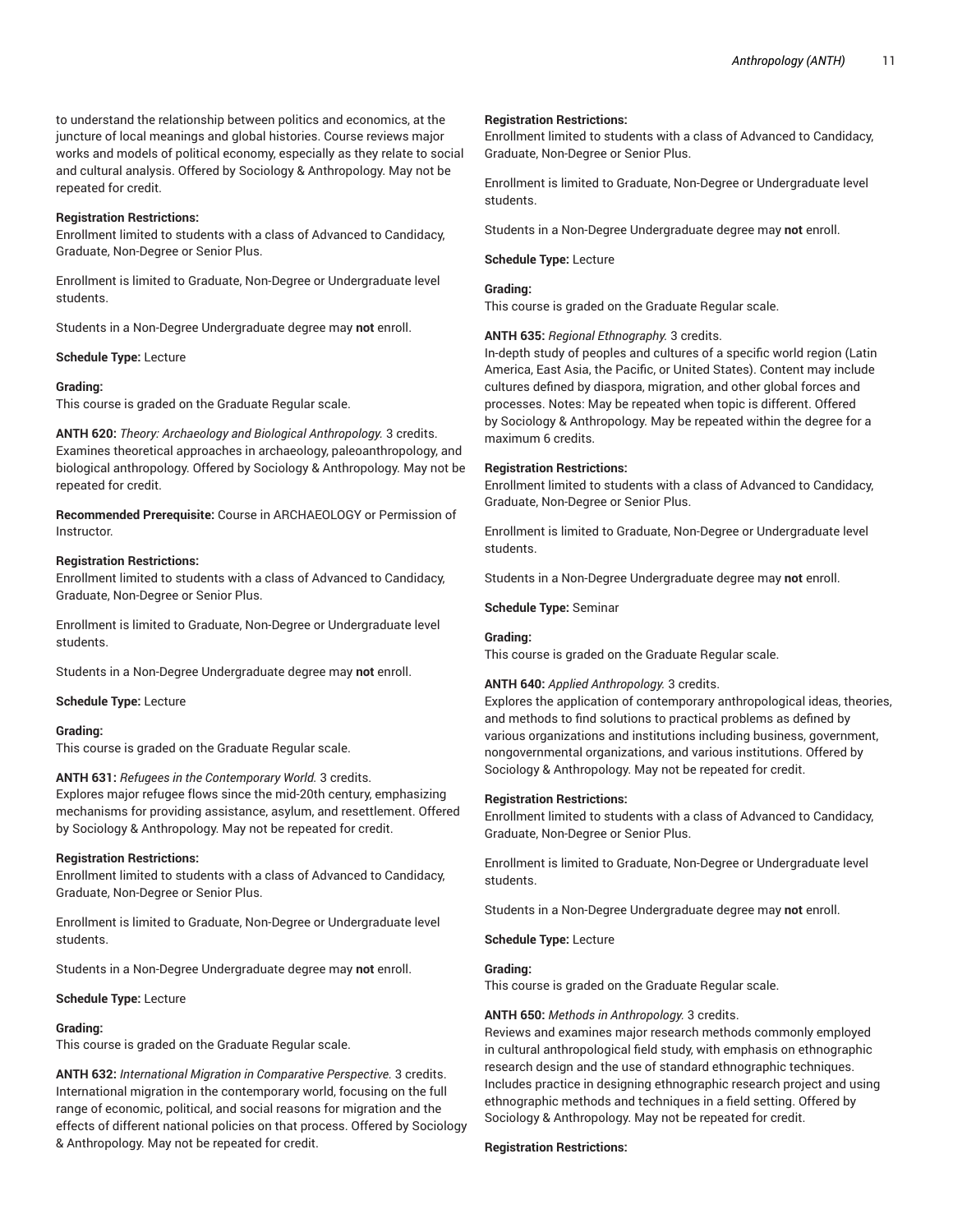Enrollment limited to students with a class of Advanced to Candidacy, Graduate, Non-Degree or Senior Plus.

Enrollment is limited to Graduate, Non-Degree or Undergraduate level students.

Students in a Non-Degree Undergraduate degree may **not** enroll.

#### **Schedule Type:** Lecture

# **Grading:**

This course is graded on the Graduate Regular scale.

**ANTH 655:** *Nationalism, Transnationalism, and States: Local and Global Perspectives.* 3 credits.

Explores different approaches to understanding the interaction of nationalism, transnationalism, and states given the apparently simultaneous dissolution of demographic, economic and cultural borders, and modernist social science paradigms. Offered by Sociology & Anthropology. May not be repeated for credit.

#### **Registration Restrictions:**

Enrollment limited to students with a class of Advanced to Candidacy, Graduate, Non-Degree or Senior Plus.

Enrollment is limited to Graduate, Non-Degree or Undergraduate level students.

Students in a Non-Degree Undergraduate degree may **not** enroll.

#### **Schedule Type:** Seminar

#### **Grading:**

This course is graded on the Graduate Regular scale.

# **ANTH 670:** *Regional Studies in Archaeology.* 3 credits.

Regional survey of specific culture area in archaeology to be chosen by student and instructor. Offered by Sociology & Anthropology. May not be repeated for credit.

**Recommended Prerequisite:** Permission of Instructor.

#### **Registration Restrictions:**

Enrollment limited to students with a class of Advanced to Candidacy, Graduate, Non-Degree or Senior Plus.

Enrollment is limited to Graduate, Non-Degree or Undergraduate level students.

Students in a Non-Degree Undergraduate degree may **not** enroll.

**Schedule Type:** Independent Study

# **Grading:**

This course is graded on the Graduate Regular scale.

# **ANTH 677:** *Anthropology and History.* 3 credits.

Considers anthropological approaches to the study of history, the ways in which people construct their histories, and social historians' effort to incorporate anthropological and ethnographic orientations into their accounts. Attention to tensions between culture and power in the constitution of historiography and to methodological challenges of interpreting qualitative and quantitative data. Offered by Sociology & Anthropology. May not be repeated for credit.

# **Registration Restrictions:**

Enrollment limited to students with a class of Advanced to Candidacy, Graduate, Non-Degree or Senior Plus.

Enrollment is limited to Graduate, Non-Degree or Undergraduate level students.

Students in a Non-Degree Undergraduate degree may **not** enroll.

#### **Schedule Type:** Lecture

# **Grading:**

This course is graded on the Graduate Regular scale.

**ANTH 684:** *Independent Study in Sociocultural Anthropology.* 1-6 credits. Directed reading and research on a specific topic, agreed on by student and faculty member, resulting in a written project. May be repeated for maximum of 6 credits. Offered by Sociology & Anthropology. May be repeated within the degree for a maximum 6 credits.

#### **Registration Restrictions:**

Enrollment limited to students with a class of Advanced to Candidacy, Graduate, Non-Degree or Senior Plus.

Enrollment is limited to Graduate, Non-Degree or Undergraduate level students.

Students in a Non-Degree Undergraduate degree may **not** enroll.

**Schedule Type:** Independent Study

#### **Grading:**

This course is graded on the Graduate Special scale.

# **ANTH 687:** *Medical Anthropology.* 3 credits.

Explores the wide variety of cultural interpretations of health, illness, and curing. Examines a number of different curing systems, both traditional and modern, and compares them with cosmopolitan biomedicine. Several book-length case studies cover a wide variety of cultural groups, health topics, and theoretical orientations. Offered by Sociology & Anthropology. May not be repeated for credit.

#### **Registration Restrictions:**

Enrollment limited to students with a class of Advanced to Candidacy, Graduate, Non-Degree or Senior Plus.

Enrollment is limited to Graduate, Non-Degree or Undergraduate level students.

Students in a Non-Degree Undergraduate degree may **not** enroll.

**Schedule Type:** Lecture

# **Grading:**

This course is graded on the Graduate Regular scale.

#### **ANTH 690:** *Internship.* 3-6 credits.

All internships must be approved by faculty advisor to ensure suitability to the student's course of study. Introduction to applied anthropology through approved work and study at a museum, institute, agency, or other approved site. Offered by Sociology & Anthropology. May be repeated within the term for a maximum 6 credits.

**Recommended Prerequisite:** Graduate standing, with 3 hours of methods and 12 hours in program, or by permission of instructor.

#### **Registration Restrictions:**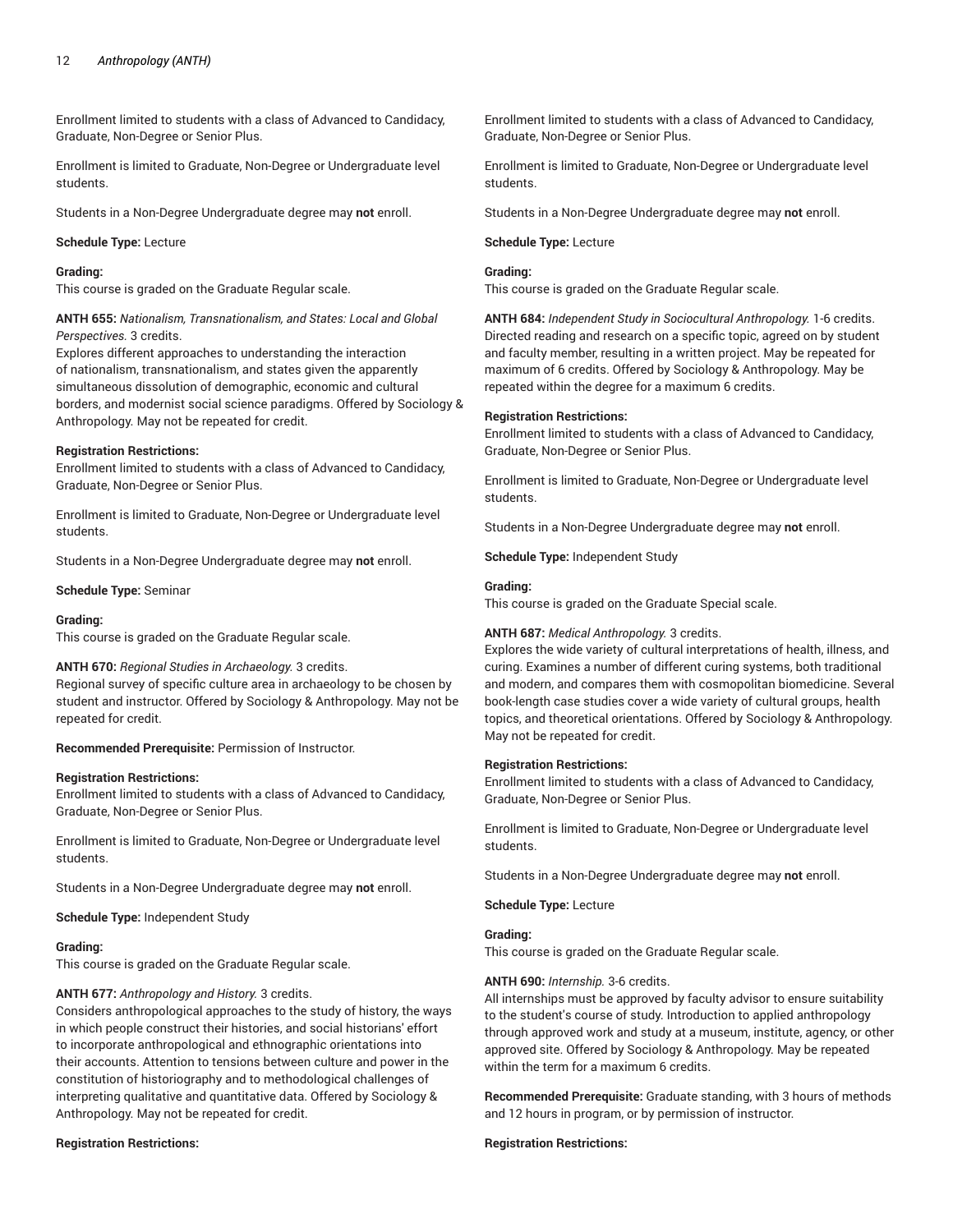Enrollment limited to students with a class of Advanced to Candidacy, Graduate, Non-Degree or Senior Plus.

Enrollment is limited to Graduate, Non-Degree or Undergraduate level students.

Students in a Non-Degree Undergraduate degree may **not** enroll.

**Schedule Type:** Internship

#### **Grading:**

This course is graded on the Graduate Special scale.

#### **ANTH 698:** *Study Abroad.* 1-6 credits.

Intended for participation in formally organized course offered by Center for Global Education or an overseas institution or engagement in a field project related to the Master's thesis or project. May be repeated for a maximum of 6 credits. Offered by Sociology & Anthropology. May be repeated within the degree for a maximum 6 credits.

#### **Registration Restrictions:**

Enrollment limited to students with a class of Advanced to Candidacy, Graduate, Non-Degree or Senior Plus.

Enrollment is limited to Graduate, Non-Degree or Undergraduate level students.

Students in a Non-Degree Undergraduate degree may **not** enroll.

**Schedule Type:** Independent Study

#### **Grading:**

This course is graded on the Graduate Regular scale.

**ANTH 699:** *Contemporary Issues in Sociocultural Anthropology.* 3 credits. Explores current issues and debates in sociocultural anthropology. Notes: May be repeated when topic is different. Offered by Sociology & Anthropology. May be repeated within the term for a maximum 6 credits.

#### **Registration Restrictions:**

Enrollment limited to students with a class of Advanced to Candidacy, Graduate, Non-Degree or Senior Plus.

Enrollment is limited to Graduate, Non-Degree or Undergraduate level students.

Students in a Non-Degree Undergraduate degree may **not** enroll.

# **Schedule Type:** Seminar

#### **Grading:**

This course is graded on the Graduate Regular scale.

# **700 Level Courses**

**ANTH 721:** *Culture, Power, and Conflict.* 3 credits.

Explores power and social conflict through the lens of cultural analysis. Special attention to the role of cultural differences in the structuring of conflict and the deployment of cultural theory in formulating a practice of conflict resolution. Offered by Sociology & Anthropology. May not be repeated for credit.

# **Registration Restrictions:**

Enrollment is limited to Graduate or Non-Degree level students.

Students in a Non-Degree Undergraduate degree may **not** enroll.

#### **Schedule Type:** Lecture

#### **Grading:**

This course is graded on the Graduate Regular scale.

# **ANTH 750:** *Ethnographic Genres.* 3 credits.

"Genre" refers to kind, sort, or type. Course surveys the various modes of representation anthropologists use in elaborating participantobservation field work, as well as how these styles refer to and construct ethnographic "others." Explores a set of central philosophical and methodological issues in social-cultural anthropology such as framing, perspective, authority, reflexivity, and politics of style. Offered by Sociology & Anthropology. May not be repeated for credit.

#### **Registration Restrictions:**

Enrollment is limited to Graduate or Non-Degree level students.

Students in a Non-Degree Undergraduate degree may **not** enroll.

#### **Schedule Type:** Lecture

# **Grading:**

This course is graded on the Graduate Regular scale.

#### **ANTH 769:** *Gender, Sexuality, and Culture.* 3 credits.

Utilizes interdisciplinary material within an overall anthropological perspective on body meanings and practices. Readings highlight questions of political economy and history, focusing on specific ethnographic or historical contexts, to develop an understanding of how gender, sexuality, race, and class become analytically distinct yet intertwined systems of meaning and practice. Offered by Sociology & Anthropology. May not be repeated for credit.

#### **Registration Restrictions:**

Enrollment is limited to Graduate or Non-Degree level students.

Students in a Non-Degree Undergraduate degree may **not** enroll.

**Schedule Type:** Lecture

# **Grading:**

This course is graded on the Graduate Regular scale.

# **ANTH 796:** *Master's Research Project.* 1-6 credits.

Capstone research project conducted under the supervision of a faculty project director and project evaluation committee. Project should be a substantial contribution to anthropological knowledge and is in lieu of a thesis. Notes: Students must initially enroll for a minimum of 3 credits of ANTH 796 and maintain continuous enrollment in 796 until project is submitted. A maximum of 6 credits of ANTH 796 may be applied to the degree. Offered by Sociology & Anthropology. May be repeated within the degree for a maximum 12 credits.

**Recommended Prerequisite:** Approval of project proposal.

#### **Registration Restrictions:**

Enrollment is limited to Graduate or Non-Degree level students.

Students in a Non-Degree Undergraduate degree may **not** enroll.

**Schedule Type:** Independent Study

# **Grading:**

This course is graded on the Satisfactory/No Credit scale.